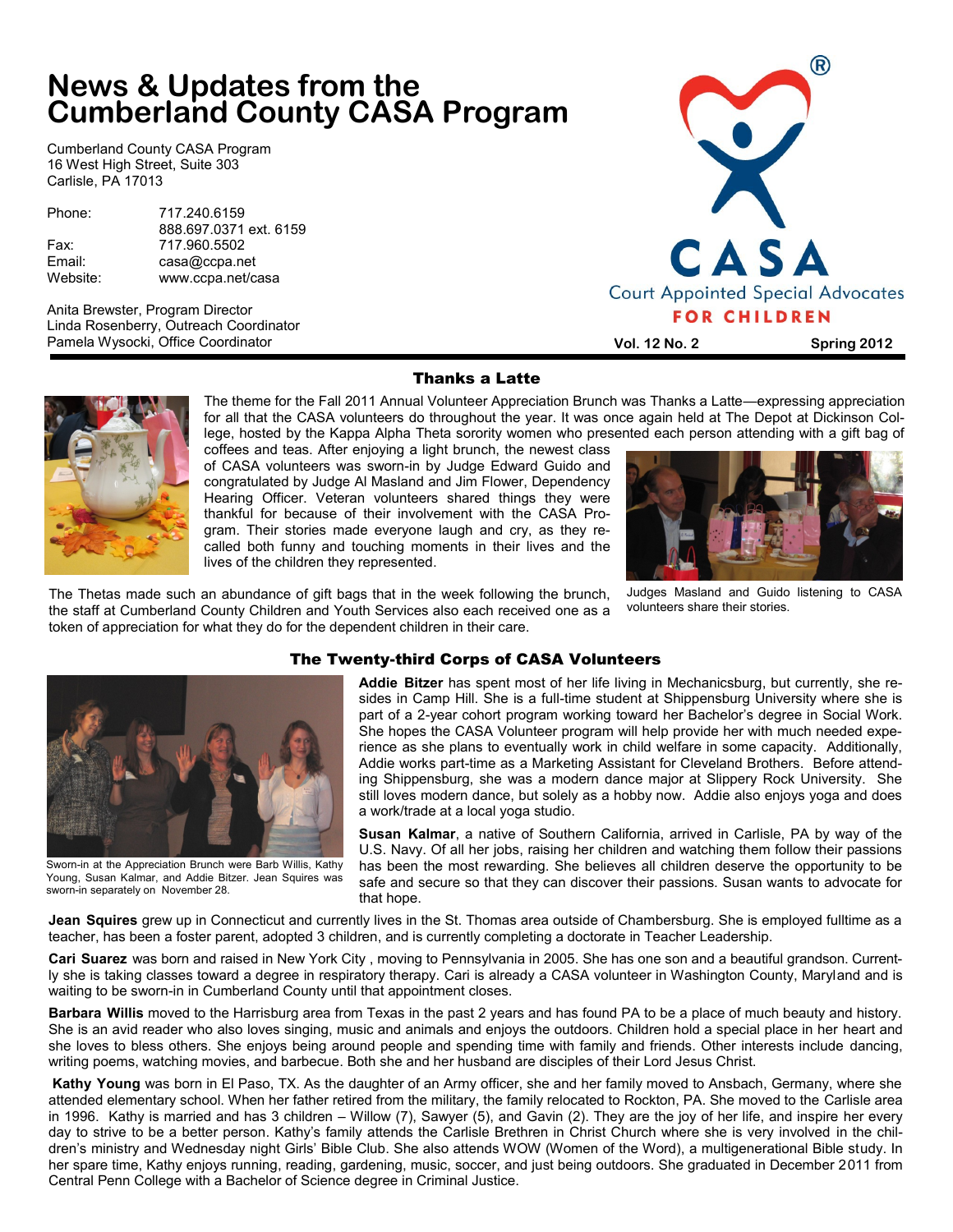#### Expanding Services for Children and Families in Cumberland County

For the past several years, the Cumberland County CASA Program has been involved with the convergence of many new initiatives to support children and families involved with Children & Youth Services, with the goals "to protect children, promote strong families, promote child well-being, and provide timely permanency." The Supreme Court of PA catapulted these initiatives into action by establishing the *Office of Children and Families in the Courts*, which in turn, outlined the *Permanency Practice Initiatives*, which have had far reaching implications for children who are dependent in Cumberland County.

Many new programs and policies have been established and existing ones strengthened, including, but not limited to:

- *Family Finding* is a process used by Children and Youth Services to help provide the opportunity for youth to identify and establish life-long connections to family members or those adults that children have previously had a positive connection to in the community. Family Finding adheres to and respects the child's and family's cultural, racial, ethnic, and community bonds that the child identifies with, to promote well-being, safety, and permanency for youths at risk for placement outside of their homes or who are currently in placement. CASA volunteer, Sandy Evans, has been trained in Family Finding and has assisted in some of these searches.
- *Family Group Decision Making* is another process that is well utilized in Cumberland County. Family members and other life connections are brought together with a trained facilitator to help the family in crisis find the support and resources they need. The family works together to address the concerns, and based on the strengths of the family and other resources available, they develop a plan that addresses the protection and safety of the child(ren). CASA volunteers are often invited to participate in these meetings.
- *Judicial Conferences* serve as interim meetings for parents with the hearing officer, attorneys, caseworker, and CASA volunteer (when assigned) between regularly scheduled Permanency Review hearings. These informal conferences are meant to help parents understand and accomplish their goals in a timely fashion.
- *Family Development Credentialing* focuses on ensuring all service providers have the skills and competencies they need to empower families to attain a healthy self-reliance and interdependence within their communities. FDC offers quality, sequential training enabling workers to develop these skills and competencies, and provides a credential recognized throughout the country. Recently, CASA Office Coordinator, Pam Wysocki, successfully completed the 80-hour program.

*The Fostering Connections to Success and Increasing Adoptions Act (2008)* is the federal legislation behind many of the changes implemented, and also speaks to the importance of maintaining sibling ties, addressing educational needs, and improving outcomes for older youth in foster care. For more details about addressing educational needs, see the article on the following page.

For older youth in foster care, new court protocols have been created. Beginning at age 16, youth are now more actively engaged not only in creating their discharge plan (i.e. housing, education, employment plans, etc.), but they also are being prepped to represent their plans to the Court directly. At age 17½, when regulations dictate that a dependent child must have a written discharge-transition plan, the Judge now holds a private judicial meeting with the youth in his courtroom office to review the plan. Other individuals, including the CASA volunteer, may be invited by the youth to attend this meeting as well. The purpose is to impress on the youth the importance of having viable plans for living on their own after leaving care. Also, the Judge, not the Hearing Officer, is now responsible for hearings when a youth wishes to leave "the system" and terminate their involvement with Children and Youth Services once they have legally become an adult. Tremendous efforts are being made to encourage youth to remain dependent as long as possible, until the age of 21, to benefit from all the services and supports that are available to them before they truly graduate into the realities of adulthood. Research has suggested that allowing 3 more years in the supportive environment and with the Court's oversight, youth are more likely to further their educations, gain more work and life experience, increase the potential for earning higher wages, delay the likelihood of early pregnancies, improve chances of maintaining stable housing, and decrease the rates of incarceration.

*KATwalk for CASA*

*Presented by Kappa Alpha Theta*

*Tuesday, April 17, 7 to 9 pm Anita Tuvin Schlecter Auditorium Dickinson College*

*Tickets available in the Underground \$3 in advance, \$5 at the door*

*All proceeds benefit PA CASA*

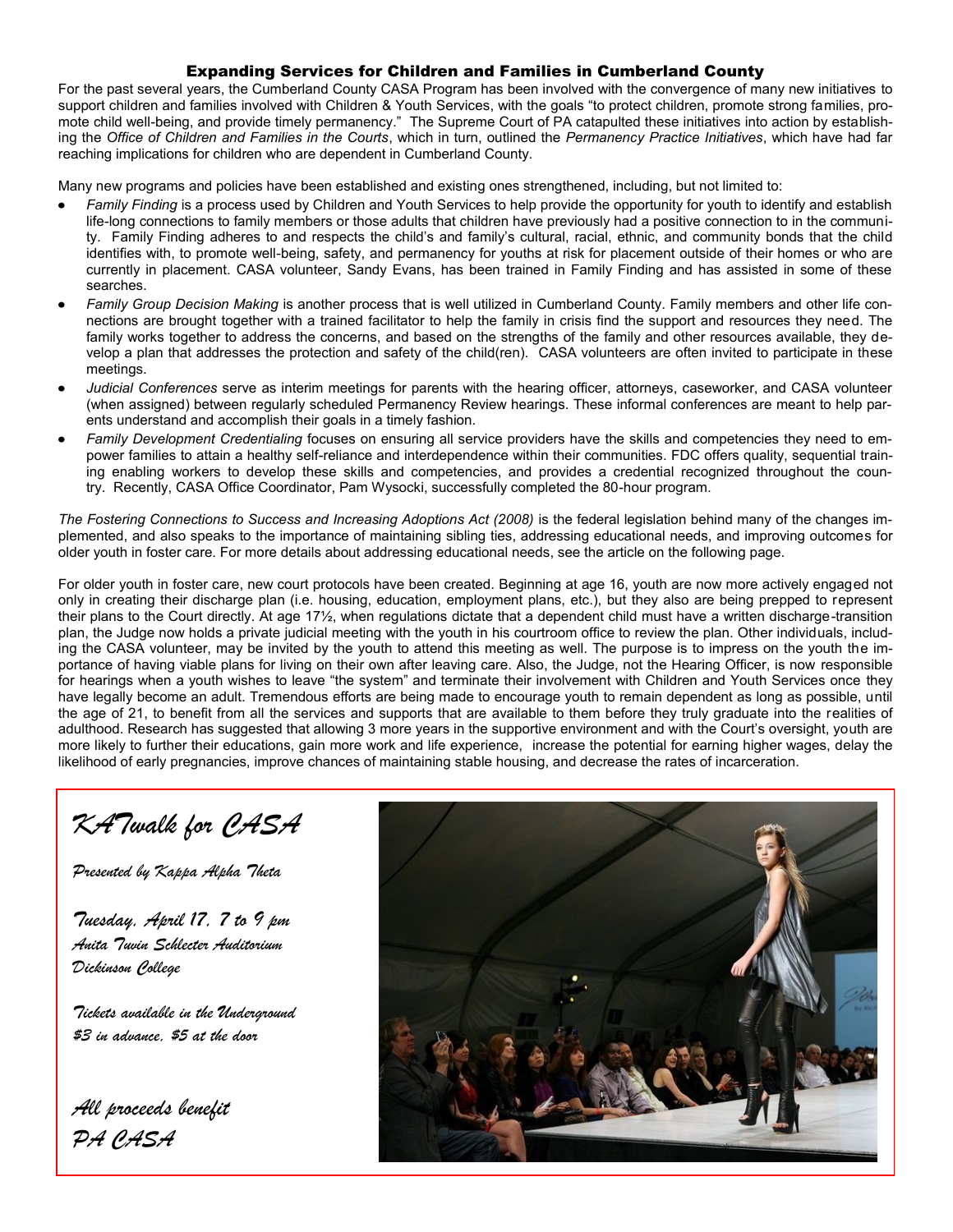#### Educational Advocacy for Children and Youth in Foster Care

By E.J, McKenna-Hieb, CASA Volunteer and Educational Advocate

Educational stability is often an elusive goal for children and youth in foster care. It is not uncommon for youth to move frequently while dependent. Each home move may bring about a corresponding move to a new school. Children not only lose the familiarity of their neighborhood and family members while in foster care, but also suffer the loss of school friends and familiar teachers. Furthermore, research shows, on average, students lose 4-6 months' progress with each educational move. The potential for educational disruption is great for these children who have already suffered abuse or neglect and disruption in their family setting.

Barriers to education are widespread and systemic for children in foster care. In addition to frequent moves, these children may experience loss of records, loss of credits, delay or denial of enrollment, inappropriate placements, placement in segregated settings, lack of special education for children with disabilities, high numbers of suspensions, expulsions, high drop out and low graduation rates. It is estimated that over 40% of students in the foster care system have special education needs. These may range from mild to severe. Sometimes children come into the dependency court system with out-of-date IEPs (Individual Education Plans) or a need to be evaluated for special education.

The problems surrounding the education of children in foster care have been researched and documented by advocates and state and federal officials over the past 30 years. Yet the educational challenges continue to be overwhelming for the children and youth in the care of the child welfare system and for the state and county agencies and the courts who oversee and determine their welfare. The impact of a lack of quality education coupled with the trauma of child abuse can be debilitating. The chance of success for any child denied an appropriate education in today's society is slim. Children and youth denied educational stability often lack the training to support themselves in today's changing economy and may land in the adult welfare system or worse in the criminal justice arena.

In 2008, Congress addressed some of these issues in the *Fostering Connections Act* where it outlined the importance of educational stability. "Research shows that on average each change in school placement for a child results in a loss of 6 months of educational progress. More than one third of children in foster care have experienced four changes in school placements." Congress mandated that children in foster care now have the ability to stay in placement until the age of 21, thus allowing them to finish their education and transition to post secondary/career training. It ordered state child welfare and education agencies to coordinate in order to ensure a continuity of educational services to children in foster care. In addition, Congress designated that each child be appointed an **Education Decision Maker** in the absence of an active parent or guardian. The *Individuals with Disability Education Act (IDEA)* outlines the need for Special Education Surrogate Parents for children with disabilities who are without parents or guardians.

In 2011, the PA Supreme Court adopted new Juvenile Court Rules related to educational needs of children and youth in the child welfare system. These rules focused on minimizing school changes and ensuring a juvenile child is attending school, receiving educational services and making progress toward graduation. The Rules also ensure that a juvenile has a legally authorized Educational Decision Maker and requires the juvenile court to confirm that a child's health care and disability needs are identified, monitored and addressed and that children with disabilities are receiving recommended accommodations. In 2010 and 2011, both the PA Department of Education and the PA Department of Welfare issued bulletins outlining the fulfillment of these new federal and state requirements for the education of children in foster care.

**Court Appointed Special Advocates are designated in the Juvenile Act, Fostering Connections Act, and the PA Juvenile Court Rules as potential Education Decision Makers.** This is an adult who may serve as the educational parent for children in regular education who do not have an active parent able to make educational decisions. A caseworker, a foster parent, or a Guardian *ad litem* (GAL) also may serve in this capacity. A *Special Education Decision Maker* or *Surrogate Parent* is an adult who makes all special education decisions related to a child with disabilities. This is the child's parent, or in situations where the parent is not able or active, a person appointed by the school district or a court. Caseworkers or agency staff may NOT be Surrogate Parents or Special Education Decision Makers under the IDEA. The foster parent may act as the Special Education Parent or, if appropriate, a mentor or **CASA** or the child's GAL may be appointed in this role.

Because CASA is a proven program operating under the jurisdiction of the courts in Pennsylvania, it is uniquely positioned to provide quality educational advocacy to fulfill these mandates. In their roles as the 'eyes and ears" of the judge in providing documentation and testimony in dependency hearings, as well as their day-to-day oversight and advocacy for the youth they are court-ordered to represent, CASA volunteers play an important role in the provision of services to these children and can extend that oversight into the area of educational advocacy with appropriate training. At present, many CASAs across the Commonwealth are already filling roles as educational advocates in their day-to-day CASA advocacy.

Cumberland County Juvenile Court Judges have been appointing CASA volunteers as Education Decision Makers or Special Education Decision Makers. The Cumberland County CASA Program currently has two experienced educators who serve as trainers to help CASA volunteers understand and navigate the education requirements which may be challenging. The long-term benefits of educational stability can be tremendous to the future success of these children and youth they represent. Court Appointed Special Advocates will continue to play an important role in the pursuit of educational stability for the children and youth they represent.

Helpful materials related to educational advocacy are available in the Cumberland County CASA office or online at: www.nationalcasa.org, The Education Law Center at www.ELC-PA.org and Pennsylvania's Training and Technical Assistance Network: www.pattan.net.

#### Program Statistics as of December 31, 2011:

- 149 CASA volunteers have been trained (62 active; 57 CASA Supporters)
- 316 dependent children have been represented, 20 of whom received CASA-appointed educational advocacy since 2007
- 849 CASA Reports have been written, providing additional information to help the Court make decisions

Of the children represented by CASA volunteers whose cases have closed since the CASA Program began, 100 returned home, 128 were adopted, and 26 went to live with a permanent legal custodian or a fit and willing relative. Ten children aged out of the system, 1 child died of natural causes and 2 had their cases transferred to other jurisdictions.